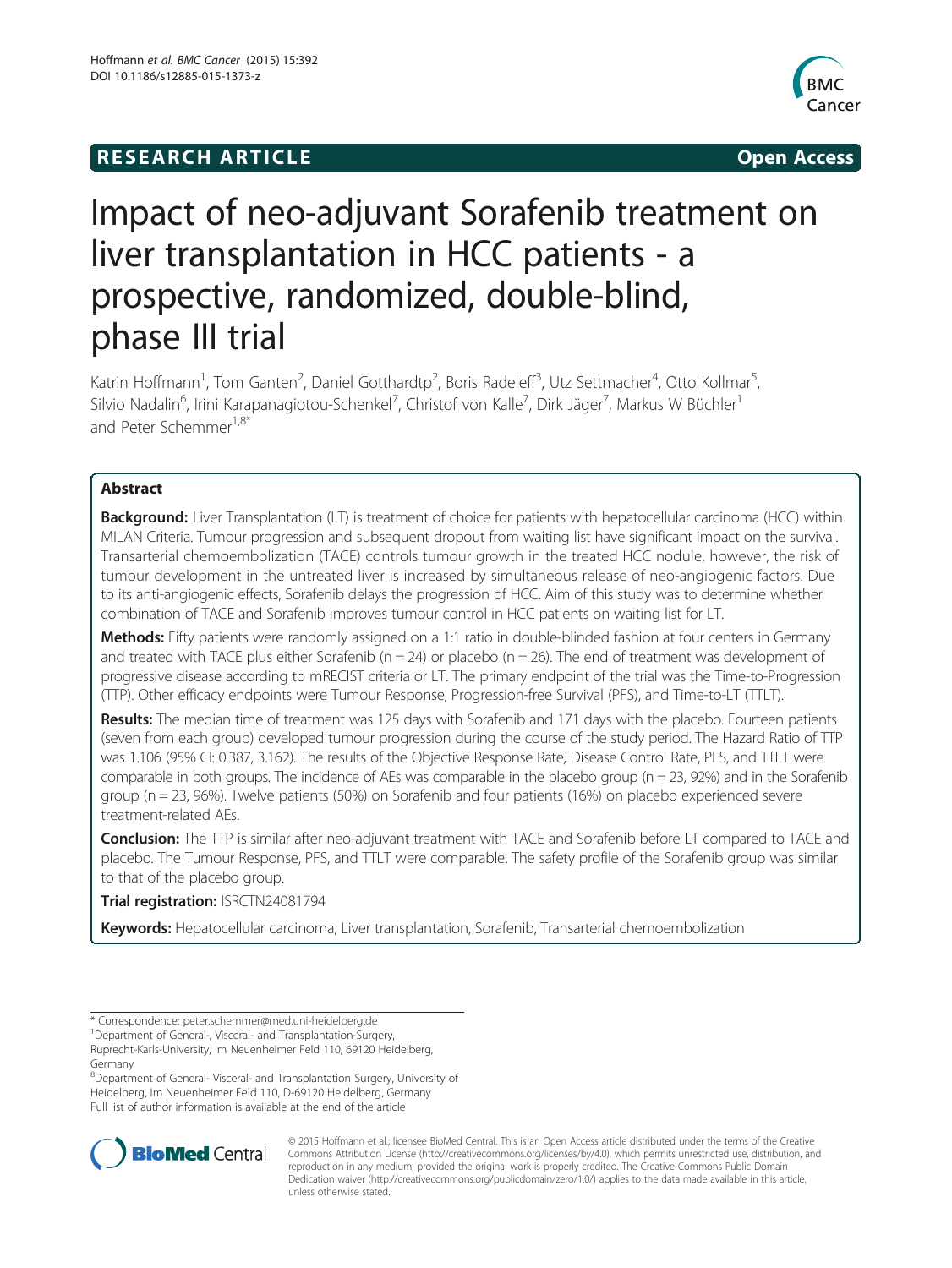#### Background

The age-adjusted incidence of hepatocellular carcinoma (HCC) has increased continuously over the past twenty years, making HCC to become one of the fastest growing causes of cancer-related deaths in the United States and Europe [[1](#page-9-0)]. The implementation of effective surveillance programs for patients with Hepatitis B and C infection has significantly augmented the proportion of patients who are diagnosed at an early stage of the disease. Currently, 30-40% of patients are amenable to curative treatment options and the numbers are expected to increase to 60% within the coming decade [\[2](#page-9-0)]. Liver Transplantation (LT) is the only therapy that simultaneously cures the tumour and the underlying liver disease and the MILAN Criteria remains the benchmark for patient selection. Five-year survival rates of 60-70% have been achieved in high-volume centres with well-selected patients [[3](#page-9-0),[4](#page-9-0)]. Unfortunately, there remains a great disparity between organ availability and demand; of all the patients on the waiting list for LT, less than one third actually undergo liver transplantations, while most of the enlisted patients simply drop out due to tumour progression [\[5\]](#page-9-0). Progression of the disease during the waiting time is associated with poorer transplant outcome [\[6\]](#page-9-0). Furthermore, the remaining, viable tumour in the explanted liver has been identified a risk factor for disease recurrence [\[7\]](#page-9-0). Although locoregional bridging therapies such as transarterial chemoembolization (TACE) are known to improve the survival rates of HCC candidates awaiting LT, their impact on tumour progression and dropout risk is still uncertain [[8](#page-9-0)]. Complete response is seldom achieved via TACE and the presence of residual vital tumour is extremely difficult to evaluate. Nevertheless, locoregional therapies are recommended for bridging before LT [\[9](#page-9-0)]. Angiogenic factors are known to be released after locoregional therapy treatment and are believed to trigger tumour growth in untreated livers [\[10\]](#page-9-0). However, it might be possible to reduce these effects by using a treatment combination with an antiangiogenic agent.

The oral multi-kinase inhibitor, Sorafenib, has shown significant efficacy in prolonging the Time-to-Progression for tumours in two large, Phase III trials and is the standard treatment for patients with advanced HCC [\[11,12](#page-9-0)]. Unfortunately, data on the use of Sorafenib in a neoadjuvant setting before liver transplantation are rare [[13](#page-9-0)]. In a Monte Carlo probabilistic sensitivity analysis, Vitale et al. showed that a neo-adjuvant therapy with Sorafenib before LT may have beneficial effects on the survival rates [[14](#page-9-0)]. The strategy of using combined locoregional and anti-angiogenic therapies has been proven in in vivo cases. Xu et al. showed that the administration of Sorafenib in conjunction with radiofrequency ablation reduced the VEGF and HIF-1α levels, decreased micro-vessel density, and inhibited tumour growth [[15](#page-9-0)]. However, based on the

experience with other VEGF-targeted therapies in a perioperative setting, concerns have been raised regarding the anti-angiogenic effect of Sorafenib [[16](#page-9-0)]. Reports on the risk of post-transplantation complications are sparse and heterogenic [\[17,18\]](#page-9-0). Furthermore, it has been speculated that the toxic effects of Sorafenib may be prevalent in the presence of vascular and biliary anastomoses, and might increase the risk of leakage or thrombosis [\[14,17\]](#page-9-0).

To test the hypothesis of the beneficial effects of a combined locoregional and VEGF-targeted therapy on tumour progression before LT, we initiated a prospective, multicentre, placebo-controlled, randomized, double-blind trial that investigates the neo-adjuvant treatment course with TACE and Sorafenib in HCC patients awaiting LT who have been categorized according to the MILAN criteria [[19](#page-9-0)]. Here, we report the results of fifty patients treated in this trial and demonstrate that the Time-to-Progression while on waiting list is independent of Sorafenib treatment.

# Methods

## Eligibility criteria

This multi-centre, randomized, placebo-controlled, doubleblind, Phase III trial was performed in four centres in Germany [[19](#page-9-0)]. The study was approved by the review boards and independent ethics committees of the participating institutions (EudraCT-Nr.: [2008-002269-29](https://eudract.ema.europa.eu/), ethics committee of Ruprecht-Karls-University Heidelberg, Medical Faculty Friedrich-Schiller-University Jena, University Medicine Göttingen and Medical Faculty Eberhard-Karls-University Tübingen). The trial was done in accordance with the International Conference on Harmonization Good Clinical Practice Guidelines, the Declaration of Helsinki, and the applicable local regulatory requirements and laws [\[20\]](#page-9-0).

Patients over 18 years of age who had been diagnosed with hepatocellular carcinoma according to the MILAN Criteria were eligible, provided that they were diagnosed according to the guidelines of the European Association for the Study of Liver Disease (EASLD) and were found to be suitable for liver transplantation. All patients had measurable disease parameters that had been classified according to mRECIST (modified Response Evaluation Criteria in Solid Tumours) with no evidence of radiologically definable major vascular invasion or extrahepatic metastases, a Karnofsky index greater than 80%, adequate liver function with bilirubin content of <3 mg/dl, a prothrombin time that was less than 1.5 times higher than the upper limit of the normal range, and adequate renal and haematological function, as well as, a negative pregnancy test . All patients provided written informed consent.

The exclusion criteria were: prior systemic, anticancer therapy or local tumour therapy (i.e. LITT; PEI, cryotherapy, RFA, TACE), thrombotic or embolic events (including transient ischemic attacks within six months before study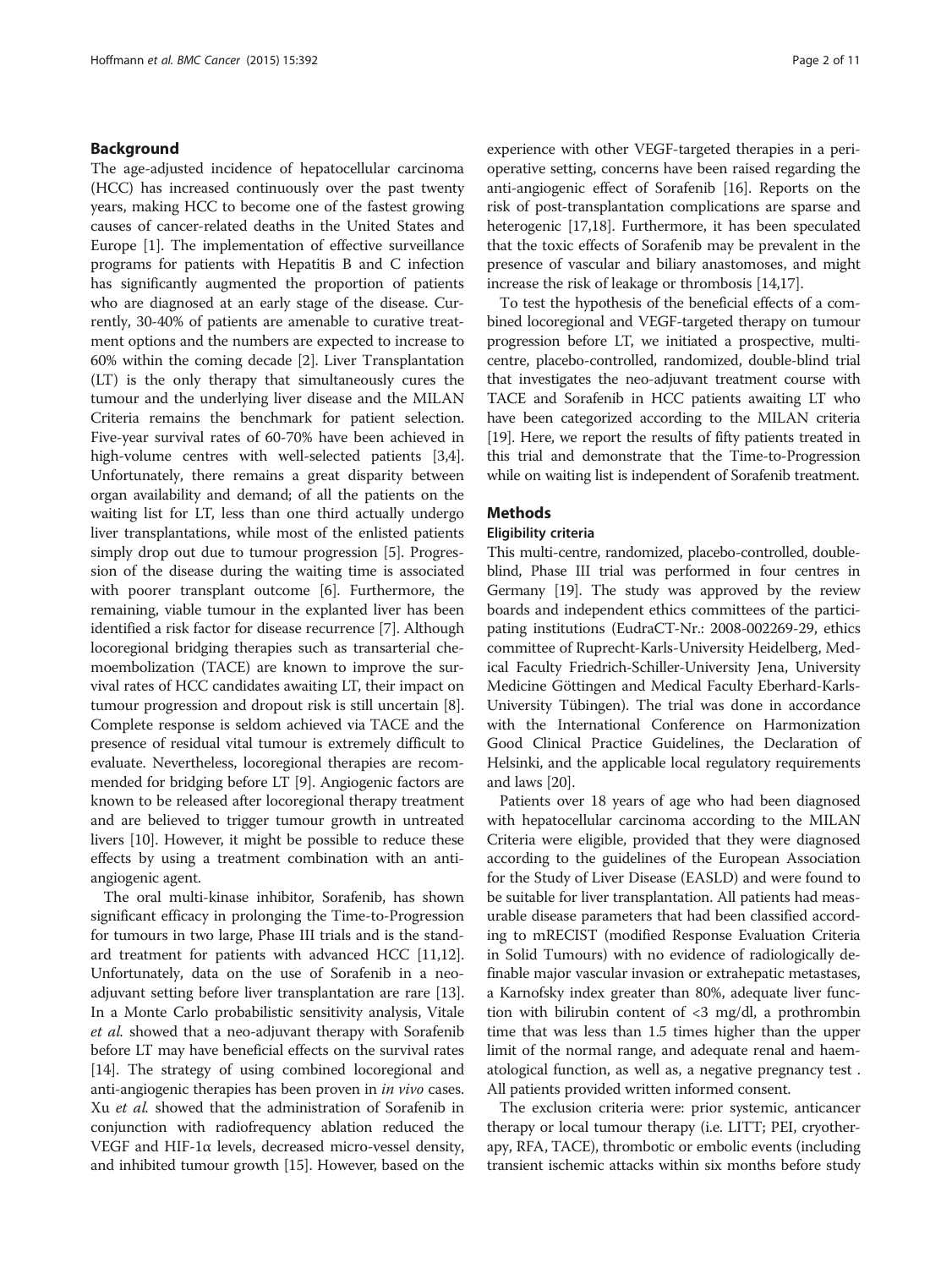treatment), a haemorrhage/bleeding event of Grade III within four weeks of first dose of the study drug, any reported cardiovascular disease such as myocardial infarction six months prior to the start of trial, chronic heart failure (revised NYHA Grade III-IV) or unstable coronary artery disease, and uncontrolled hypertension despite optimal medical management. Patients with uncontrolled infections and HIV-seropositive patients were also excluded.

# Study treatment and evaluation of adverse events

Patients were treated according to the HeiLivCa study protocol with either TACE plus Sorafenib (400 mg bid, orally) or TACE plus placebo until progression of disease was observed or liver transplantation was performed [\[19,21](#page-9-0)]. Dose reductions of the study medication were allowed in patients with clinically significant toxicities. The study medication was interrupted three days before and continued three days after each TACE. TACE was performed using carboplatin as a chemotherapeutic drug and Lipiodol was used as the embolizing agent, as previously described [[22](#page-9-0)]. TACE was performed every four weeks until complete devascularisation of the treated nodule. Computed Tomography or Magnetic Resonance Imaging was done four weeks after each TACE, followed by TACE every eight weeks until tumour progression or LT. Medical history, physical examination, assessment of the performance status, adverse events, and biochemical and haematological parameters were carried out at baseline of two weeks after the start of study treatment and then every four weeks during the course of the trial. Adverse events were graded according to the National Cancer Institute Common Terminology Criteria for Adverse Events (NCI-CTCAE), Version 3 [\[23\]](#page-9-0). LT was performed as previously described [[6](#page-9-0)]. Routine immuno-suppression included an initial, intraoperative, induction dose of prednisolone, followed by CNI-based immunosuppression with cyclosporine A or tacrolimus with MMF or prednisolone.

#### Statistical considerations

The primary endpoint of the study was the Time-to-Progression (TTP) while on the waiting list, assessed by the mRECIST Criteria. Other efficacy endpoints were Tumour Response, Progression-free Survival (PFS), and the Time-to-LT. The ORR (Objective Response Rate) was defined as either Complete Response (CR) or Partial Response (PR). Patients with insufficient data for tumour assessment (e.g., no baseline or follow-up assessments) were considered as "Not meeting ORR criteria". DCR (Disease Control Rate) was defined as CR, PR, or SD (Stable Disease). TTP was defined as the time between the first dose of the study medication and the first documentation of tumour progression. For patients with no documented tumour progression before the study cut-off point or for those who dropped out of the trial, the Censoring

Date was defined as the last date on which the progression status was adequately assessed. PFS was defined as the time between the date of the first dose of the study medication and the date of the first indication of disease progression or death due to any cause, provided that the death occurred before tumour progression was documented. Patients without progression or death were censored on the date of the last tumour assessment during the study. The Time-to-LT was defined as the time from the date of first administration of the study medication to the date of LT.

The sample size calculation was based on the detection of significant differences in TTP, assuming that median TTP was 4.5 months for the placebo-arm and 7.5 months for the sorafenib-arm (delta of 3 months similar to delta in SHARP study as presented at ASCO 2007). Presupposed exponential survival curves, constant monthly hazard rates, an accrual period of 24 months and a total follow-up of 33  $(=24+9)$  months, and testing for the above-mentioned difference at an overall one-sided significance level of 0.05 and power of 0.875 a total of 136 patients were required. From the experience gained at the surgery department it was anticipated that about 50% of the patients will drop-out after randomization. These patients do not contribute any information to the primary endpoint. In order to accommodate for a maximum dropout rate of 50% the total sample size was therefore increased to 208 (104 per treatment group). Patients were randomly assigned on a 1:1 ratio in a blinded fashion to the sorafenib or placebo. A central computer-generated block-randomized list was prepared by an independent biostatistician of the KKS in Heidelberg and provided to the Pharmacy at University Hospital Heidelberg.

According to the study protocol, standard methods for survival analysis were to be used in the analysis of Timeto-Event endpoints, including Kaplan-Meier estimates of the survivor functions, Greenwood's formula for estimating the standard error of event rates, the Cox Proportional Hazards Model, and the log-rank test for comparing survival curves. However, the HeiLivCa trial was stopped prematurely after the inclusion of fifty patients and, for this reason, any confirmatory statistical analysis was unattainable. Therefore, the statistical analysis actually performed was in a strictly exploratory and mainly descriptive manner, and differed from the analyses outlined in the study protocol. Due to the presence of competing risk factors in regards to TTP, PFS, and the Time-to-LT, the Kaplan-Meier estimator could not be used and, therefore, an analysis of the Competing Risk data was performed using the SAS macro % Cumulative Incidence Functions (CIF) [[24\]](#page-9-0). The macro implements used for estimating Cumulative Incidence Functions in this study were appropriate for nonparametric methods. The cumulative incidence for a particular cause of failure is the probability of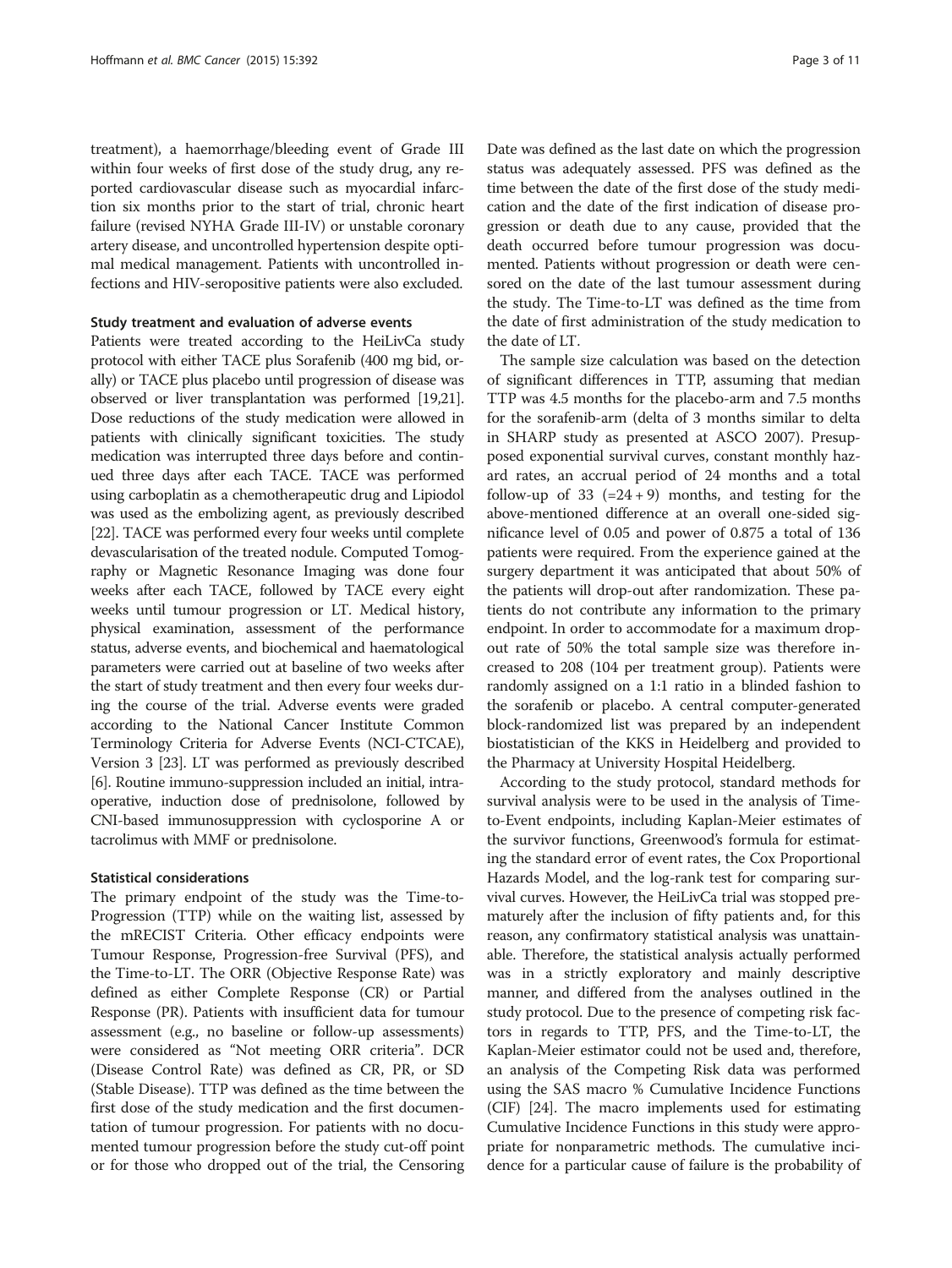experiencing this cause of failure until time t, in the presence of all the other possible causes. The estimates of the CIF for each treatment group from the aforementioned Time-to-Event endpoints, the Standard Errors, and the 95% Confidence Intervals were displayed. Additionally, the test for equality of the CIF among the various treatment groups was performed using Gray's method [\[25\]](#page-9-0). All data collected in regards to assessing the safety and efficacy of the trial are reported in the summary presentations, listings, or both. All statistical tests used in the exploratory analyses were two-tailed. The significance level was 0.05 and was calculated using SAS Version 9.3. The end of the study was defined when either the informed consent was withdrawn or the presence of disease progression or LT was reported.

#### Evaluation of response

All patients had chest and abdominal imaging (Computed Tomography using Siemens Somatom Definition and/or Magnetic Resonance Imaging using Siemens, Symphony, 1.5 t) before the initiation of the Sorafenib therapy. Imaging was repeated during the trial as described in the study protocol to evaluate radiographic response within the tumour; this response was then classified using the mRECIST criteria. Densitometric measurement of intratumoural enhancement was performed using a modification of the Choi Criteria to evaluate the effect of the treatment course on tumour viability. Briefly, using axial source Computed Tomography images (3 mm thickness), a three-dimensional image of the liver was reconstructed with an imaging workstation (TeraRecon, USA). The largest dimensions of the HCC were outlined and a density measurement in Hounsfield units (HU) was obtained. The percental change in HU after treatment was recorded.

#### Role of the sponsor

The study was an investigator-initiated trial (IIT) that was designed by the principal investigators, Peter Schemmer and Katrin Hoffmann. All logistical aspects of the study were managed by the study sponsor, namely, the University of Heidelberg. Data were collected by the study sponsor and all authors, and all the aforementioned parties had full access to the study data. The corresponding author had the final responsibility of submitting the manuscript for publication. The study was supported by Bayer Healthcare GmbH, Leverkusen, Germany.

# Results

## Patients

Of the sixty-seven patients who were screened, a total of fifty patients were treated within this study. One patient from the placebo group eventually withdrew the informed consent. This patient did not receive any study treatment and, as such, was excluded from the safety analysis. On

the other hand, all fifty randomized patients were included in the efficacy analysis. Ten patients withdrew their informed consent ( $n = 6$  from the Sorafenib group and  $n = 4$ from the placebo group) due to compliance issues, two patients died (one from each group) during the study (one from a motorcycle accident and the other from general status impairment), three patients were excluded from analysis due to protocol violation, and two patients from the placebo group discontinued participation due to adverse events (a hip fracture and the development of oesophageal cancer) (Figure [1](#page-4-0)). The baseline characteristics of the study patients are displayed in Table [1](#page-5-0). The median age of the participants was 58 years (range: 43 to 69 years) and this was representative of 45 males (90.0%) and 5 female patients (10.0%). A tumour histology obtained by biopsy was available for 14 patients (28.0%). No patient had metastatic disease and all were found to be within the MILAN Criteria (Table [1](#page-5-0)).

#### Treatment and adverse events

The median number of days on Sorafenib was 125 (range: 1 to 380 days) and the median duration of treatment with the placebo was 171 (range: 1 to 366 days). TACE was performed in a median number of two in patients of the Sorafenib group (range: 0 to 4) and three in patients of the placebo group (range: 2 to 4). No TACE-associated complications were observed. The majority of the patients (46 of 50) experienced at least one AE. The incidence of AEs was slightly lower in the placebo group (92%, 23 of 26 patients) than in the Sorafenib group (96%, 23 of 24 patients). The most frequent, treatment-related AEs were thrombocytopenia, diarrhea, and hand-foot-skin reactions. A total of 22 patients (92%) in the Sorafenib group and 21 patients (84%) in the placebo group experienced at least one treatment-related AE. Twelve patients (50%) on Sorafenib and four patients (16%) on the placebo experienced "Severe" treatment-related adverse events (CTCAE Grade III or IV), while a total of six patients (three patients from each group) experienced "serious" treatment-related ad-verse events (Table [2](#page-5-0)). Eight patients  $(n = 2 \text{ from the pla-}$ cebo group and  $n = 6$  from the Sorafenib group) had dose reductions or temporary discontinuations due to treatment-related adverse events. Seven patients  $(n = 1 \ (4.0\%)$ from the placebo group and  $n = 6$  (25%) from the Sorafenib group) discontinued using the study drug due to treatment-related AE. Even though four patients (two from each group) died during the observation period, it must be said that there were no treatment-related deaths in general. The safety profile of Child A and Child B patients was almost similar.

#### Effect on outcome measures

There were a total of fourteen patients (seven patients from each group) who experienced tumour progression during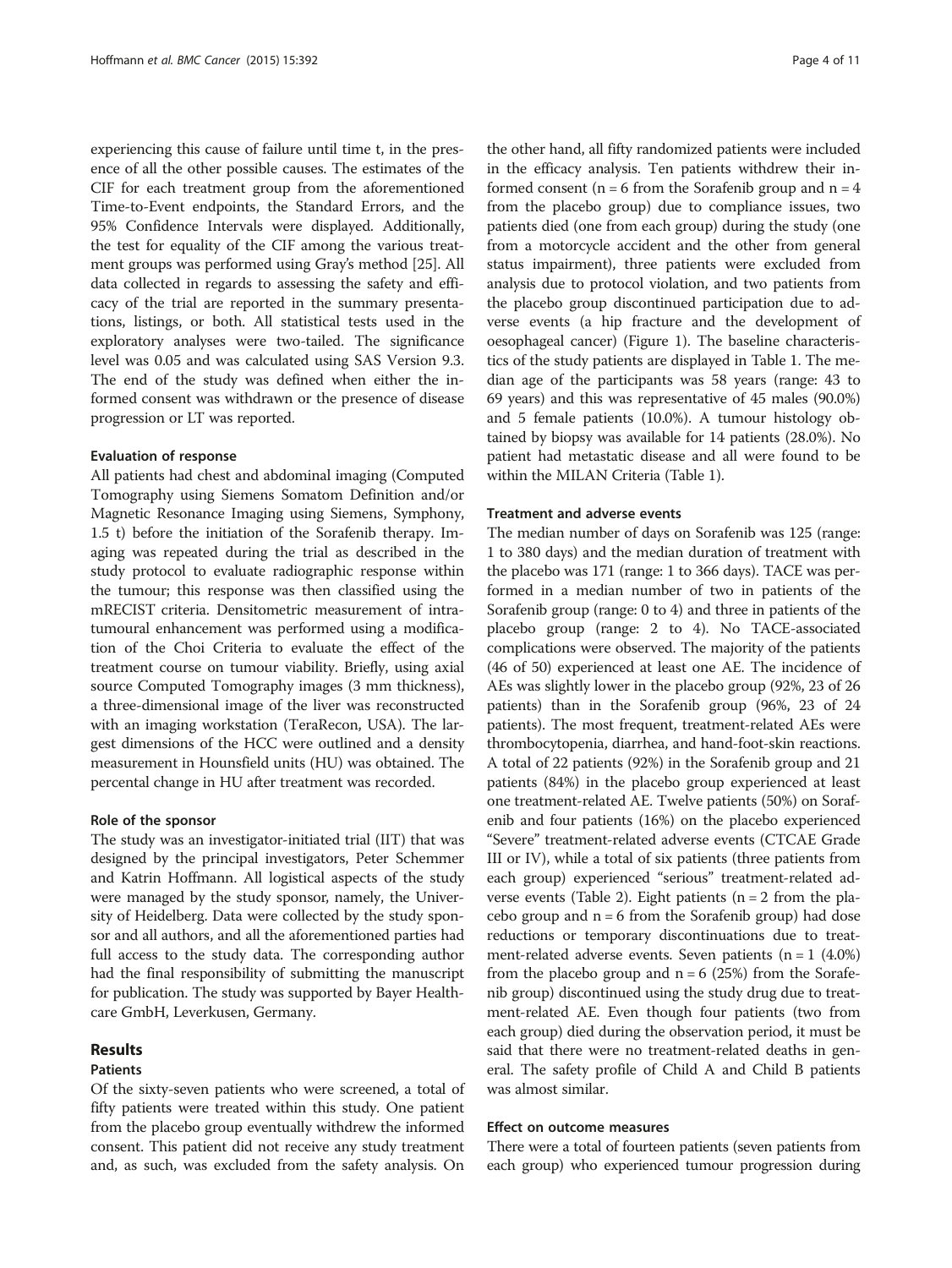<span id="page-4-0"></span>

the course of the study. The median TTP was 71 days (range: 1 to 394 days) in the Sorafenib group and 85 days (range: 1 to 405 days) in the placebo group. The estimates of the CIF of TTP, the Standard Errors, and the 95% Confidence Intervals were similar in the two treatment groups. The Hazard Ratio was 1.106 (95% CI: 0.387, 3.162) (Figure [2](#page-6-0)). The PFS was comparable in the both groups and in this case, the Hazard Ratio was 1.259 (95% CI: 0.485, 3.270) (Figure [3](#page-6-0)).

The study ended when there was withdrawal of consent and/or the occurrence of disease progression or LT. During the last study visit, patients of the Sorafenib group showed CR  $(n = 1, 4.3\%)$ , PR  $(n = 4, 17.4\%)$ , SD  $(n = 11,$ 47.8%), and PD  $(n = 7, 30.4\%)$  in comparison to patients of the placebo group CR (n = 0), PR (n = 7, 26.9%), SD (n = 12, 46.2%), and PD  $(n = 7, 26.9%)$ . The Objective Response Rate (CR + PR) was 20.8% (95% CI: 7.1 - 42.2) in the Sorafenib group and 26.9% (95% CI: 11.6 - 47.8) in the placebo group. The Disease Control Rate  $(CR + PR + SD)$ was 66.7% (95% CI: 44.7 - 84.4) in the Sorafenib group and 73.1% (95% CI: 52.2 - 88.4) in the placebo group. Mean change in AFP from baseline to last visit was −76.7  $(SD = 267.5, \text{ median} = -1.9)$  in the TACE plus Sorafenib group and  $6.5$  (SD = 64.2, median = -1.7) in the TACE plus Placebo group. Considering mean changes between

baseline and last visit, differences were most pronounced in the TACE plus Sorafenib group.

#### Liver transplantation

Due to the design of the trial, additional information on LT has been obtained when the trial was finished. In total, transplantation was performed in seventeen patients who were actively involved in the trial at time of the surgery and had no evidence of disease progression. In sixteen of the patients, LT was performed in a modified Piggyback technique with organs from cadaveric donors [\[6](#page-9-0)]. One patient underwent an extended, right-lobe transplantation using a graft from a cadaveric donor. LT was performed in five patients (22.7%) from the Sorafenib group and in twelve patients (46.2%) from the placebo group. The median TTLT was 153 days in the Sorafenib group (range: 31 to 339 days) and 174 days (range: 37 to 315 days) in the placebo group (Hazard Ratio: 0.575, 95% CI: 0.192, 1.721) (Figure [4](#page-7-0)).

The median operative times, blood loss and length of the participants' hospital stay were similar in patients from the Sorafenib group and patients from the placebo group  $(p = 0.02; p = 0.25$  and  $p = 0.98$ ). The overall 30-day morbidity rate was 35%. Surgical re-intervention was necessary in two patients from the placebo group due to the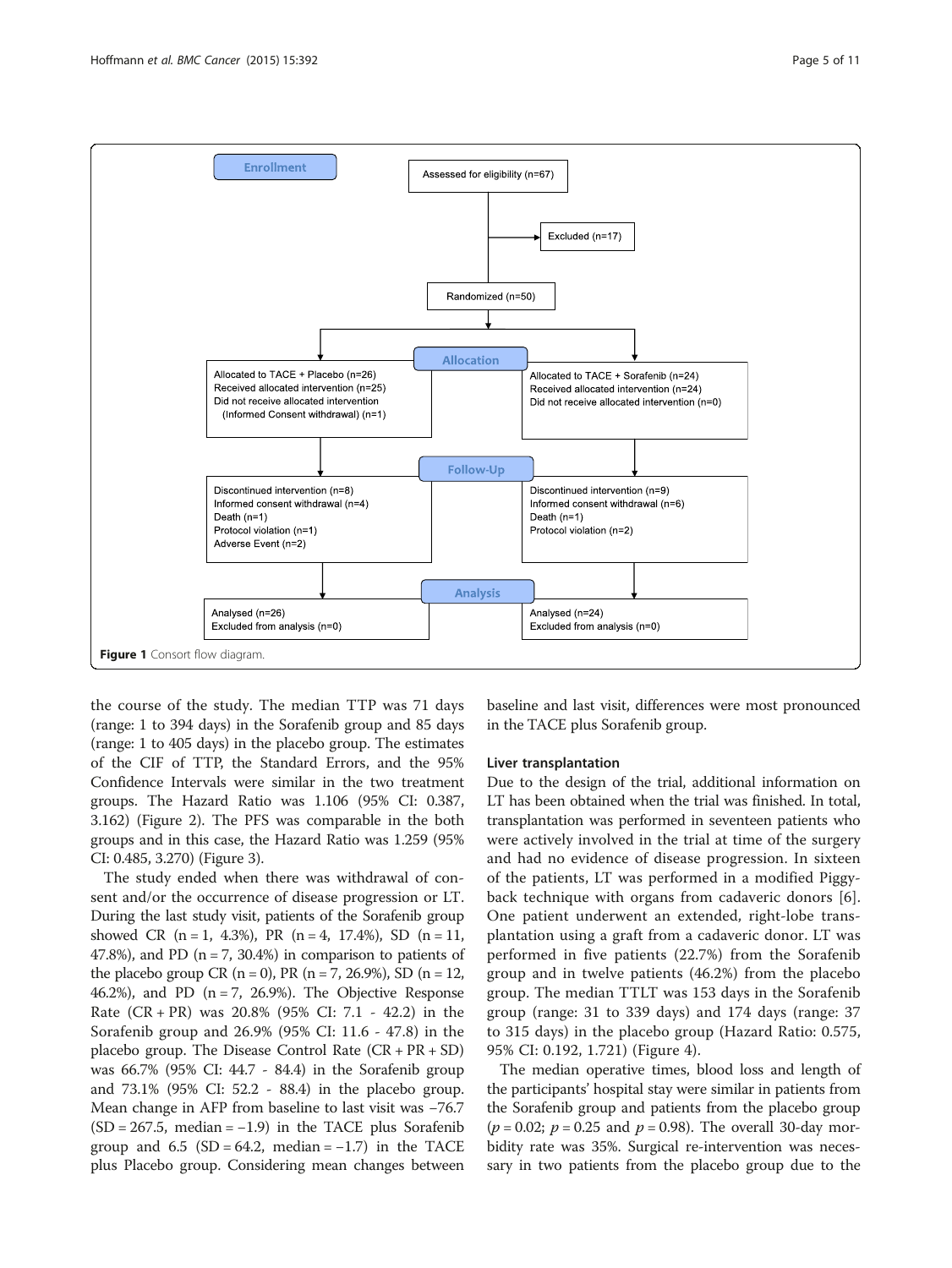<span id="page-5-0"></span>Table 1 Baseline characteristics of study patients

|                                           | TACE + Sorafenib |                 | TACE + Placebo |                 |
|-------------------------------------------|------------------|-----------------|----------------|-----------------|
|                                           | $n = 24$         |                 | $n = 26$       |                 |
| Age (years) median (min-max)              | 58.5             | $(44.0 - 66.0)$ | 58.0           | $(43.0 - 69.0)$ |
| BMI (kg/m <sup>2</sup> ) median (min-max) | 27.5             | $(20.2 - 40.6)$ | 26.3           | $(21.0 - 37.9)$ |
| Biopsy proven n (%)                       |                  |                 |                |                 |
| yes                                       | 8                | (33.3%)         | 6              | $(23.1\%)$      |
| no                                        | 16               | (66.7%)         | 20             | (76.9%)         |
| Child pugh stage n (%)                    |                  |                 |                |                 |
| A                                         | 14               | (58.3%)         | 20             | $(76.9\%)$      |
| B                                         | 9                | (37.5%)         | 6              | $(23.1\%)$      |
| $\overline{C}$                            | 1                | (4.2%)          |                |                 |
| Karnofsky index n (%)                     |                  |                 |                |                 |
| 80                                        | 6                | $(25.0\%)$      | $\overline{4}$ | $(15.4\%)$      |
| 90                                        | 10               | $(41.6\%)$      | 16             | (61.5%)         |
| 100                                       | 8                | (33.3%)         | 6              | $(23.1\%)$      |
| Underlying liver disease n (%)            |                  |                 |                |                 |
| Viral hepatitis                           |                  |                 |                |                 |
| B                                         | 3                | (12.5%)         | 3              | (11.5%)         |
| $\overline{C}$                            | 11               | $(45.8\%)$      | 7              | (26.9%)         |
| alcoholic                                 | 7                | $(29.1\%)$      | 11             | (42.3%)         |
| other                                     | 3                | (12.5%)         | 5              | $(19.2\%)$      |
| MELD score at listing<br>median (min-max) |                  |                 |                |                 |
| labMELD score                             | 11               | $(6 - 15)$      | 11             | $(6-37)$        |
| exceptional MELD score                    | 27.5             | $(27.5 - 40.1)$ | 25.2           | $(21.9 - 40.1)$ |
| AFP (IU/ml) median (min-max)              |                  |                 |                |                 |
| start of study                            | 13.2             | $(1.2 - 2.961)$ | 9.8            | $(1.3 - 225)$   |
| end of study                              | 6.2              | $(1.0 - 1.788)$ | 9.4            | $(2.0 - 362)$   |

Table 2 Treatment related adverse events classified according to CTC-AEv3.0 Frequencies and 95% (two-sided) confidence intervals according to Pearson-Clopper

|                                      |              | TACE + Sorafenib<br>$N = 24$ |                     |                | TACE + Placebo<br>$N = 25$ |                     |  |
|--------------------------------------|--------------|------------------------------|---------------------|----------------|----------------------------|---------------------|--|
|                                      |              |                              |                     |                |                            |                     |  |
|                                      | n            | $\%$                         | 95% CI              | n              | $\%$                       | 95% CI              |  |
| Patients with at least one<br>AF     | 22           | 91.7                         | $73.0 - 99.0$       | 21             | 84.0                       | $63.9 - 95.5$       |  |
| Blood/lymphatic disorders            |              |                              |                     |                |                            |                     |  |
| ucopenia                             | 10           | 41.7                         | $22.1 - 63.4$       | $\overline{3}$ | 12.0                       | $2.5 - 31.2$        |  |
| thrombocytopenia                     | 13           |                              | 54.2 32.8 - 74.4    | 14             | 56.0                       | 34.9 - 75.6         |  |
| Gastrointestinal disorders           |              |                              |                     |                |                            |                     |  |
| diarrhoea                            | 9            | 37.5                         | $18.8 - 59.4$       | 3              | 12.0                       | $2.5 - 31.2$        |  |
| nausea                               | 3            | 12.5                         | $2.7 - 32.4$        | $\mathfrak{D}$ | 8.0                        | $1.0 - 26.0$        |  |
| General disorders                    |              |                              |                     |                |                            |                     |  |
| fatique                              | 5            | 20.8                         | $7.1 - 42.2$        | 5              |                            | $20.8$ 6.8 - 40.7   |  |
| weight loss                          | 1            | 4.2                          | $0.1 - 21.1$        | $\frac{1}{2}$  |                            |                     |  |
| Hepatobiliary disorders              |              |                              |                     |                |                            |                     |  |
| hyperbilirubinaemia                  | 3            | 12.5                         | $2.7 - 32.4$        | 3              |                            | $12.0$ $2.5 - 31.2$ |  |
| cholangitis                          | 1            | 4.2                          | $0.1 - 21.1$        | $\overline{a}$ |                            |                     |  |
| Dermatologic disorders               |              |                              |                     |                |                            |                     |  |
| hand-foot-syndrome                   | 7            | 29.2                         | $12.6 - 51.1$       | 1              | 4.0                        | $0.1 - 20.4$        |  |
| alopecia                             | $\mathbf{1}$ | 4.2                          | $0.1 - 21.1$        | $\overline{a}$ |                            |                     |  |
| Sever AF                             | 12           | 50.0                         | $29.1 - 70.9$       | $\overline{4}$ | 16.0                       | $4.5 - 36.1$        |  |
| SAE (CTC-AEv3.0 GRADE 3/<br>4)       | 3            | 12.5                         | $2.7 - 32.4$        | 3              | 12.5                       | $2.5 - 31.2$        |  |
| Study Drug discontinued<br>due to AF | 6            |                              | $25.0$ $9.8 - 46.7$ | 1              | 4.0                        | $0.1 - 20.4$        |  |
| Dose reduced due to AE               | 6            | 25.0                         | $9.8 - 46.7$        | $\mathfrak{D}$ | 8.0                        | $1.0 - 26.0$        |  |
| AE resulting in death                |              |                              |                     | $\overline{a}$ |                            |                     |  |

occurrence of Ogilvie syndrome in one case and bile duct leakage in the other. ERC due to bile duct stenosis was necessary in two patients (one from each group). Radiological re-intervention was necessary in two patients  $(n = 1)$  from the Sorafenib group which was caused by coiling of the splenic artery due to steal phenomenon and n = 1 from the placebo group due to an infected bilioma). No complications of delayed wound-healing, bowel dehiscence, or incisional hernia were observed in the Sorafenib group. Acute rejection (Banff score 3 to 7) occurred in three patients ( $n = 1$  from the Sorafenib group and  $n = 2$ from the placebo group).

Nine patients remained alive after a median follow-up of 320 days. One patient from the placebo group died within 30 days after LT due to cardiac decompensating. A total of five patients died during the follow-up period ( $n = 1$  from cerebral oedema at four months after  $LT$ ,  $n = 1$  from myocardial infarction,  $n = 1$  from sepsis after colonic ischemia at six months after LT,  $n = 1$  from general sepsis, and  $n = 1$ 

from multiple organ failure at 24 months after LT). Retransplantation was performed in two patients  $(n = 1)$ was performed 23 days after LT and was due to primary non-function;  $n = 1$  was performed three days after LT and was due to acute graft ischemia). Two transplanted patients who had been treated with the placebo experienced recurrence of the disease with pulmonary metastases within the first year of LT and subsequently died. Currently, there are no signs of recurrence in all other patients still alive after LT.

# **Discussion**

Without potentially curative liver transplantation, hepatocellular carcinoma has a dismal prognosis. The concept of locoregional treatment for bridging while awaiting LT has been proven to be effective within the last decade and excellent outcomes have been reported for the TACE treatment option [\[26,27\]](#page-9-0). A meta-analysis clearly showed the beneficial survival effect of TACE in comparison to the results obtained from untreated cases [[28](#page-9-0)]. In recent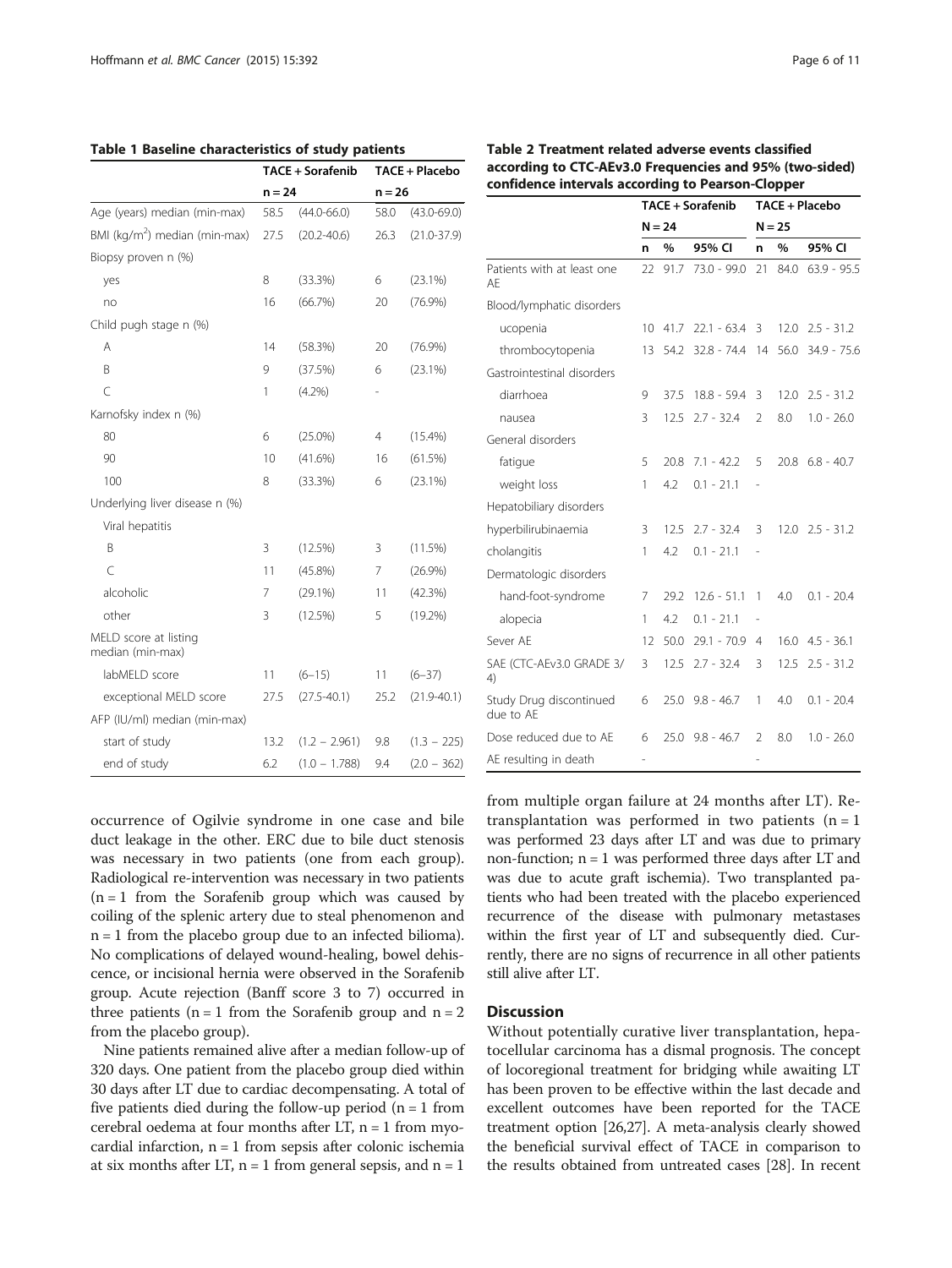<span id="page-6-0"></span>

years there was considerable effort made to find the optimal therapeutic regimen of transarterial chemoembolization. Most centers now use drug eluting beads for their TACE procedures and doxorubicin as chemotherapeutic drug [\[29\]](#page-9-0).

However, the effectiveness of TACE is hampered by tumour progression during the waiting time and subsequent drop-out rates of up to 53% [[30,31\]](#page-9-0). Recent evidence suggests that neo-angiogenic reactions are induced after TACE, which in turn, potentially enhances the tumour growth of untreated nodules or accelerates the development of de-novo tumours within the cirrhotic liver [[10](#page-9-0)]. Furthermore, a high increment of VEGF after TACE has been recently identified as an independent, negative

prognostic factor for both the progression-free and overall survival rates [\[32,33\]](#page-9-0). Sorafenib has direct inhibitory effects on angiogenesis and cell proliferation in HCC; and in two large, Phase III, randomized, controlled trials with demographically different study populations of patients with advanced HCC, Sorafenib has been shown to significantly improve the time to progression [\[12,34\]](#page-9-0). The Hei-LivCa trial was designed to capture the potentially beneficial effects of a combined locoregional and systemic, molecular-targeted treatment course for HCC patients awaiting LT. The TTP was selected as the primary endpoint of the study because it is an efficient means of monitoring the effects associated with the stabilization of the disease for a clinically relevant period of time.

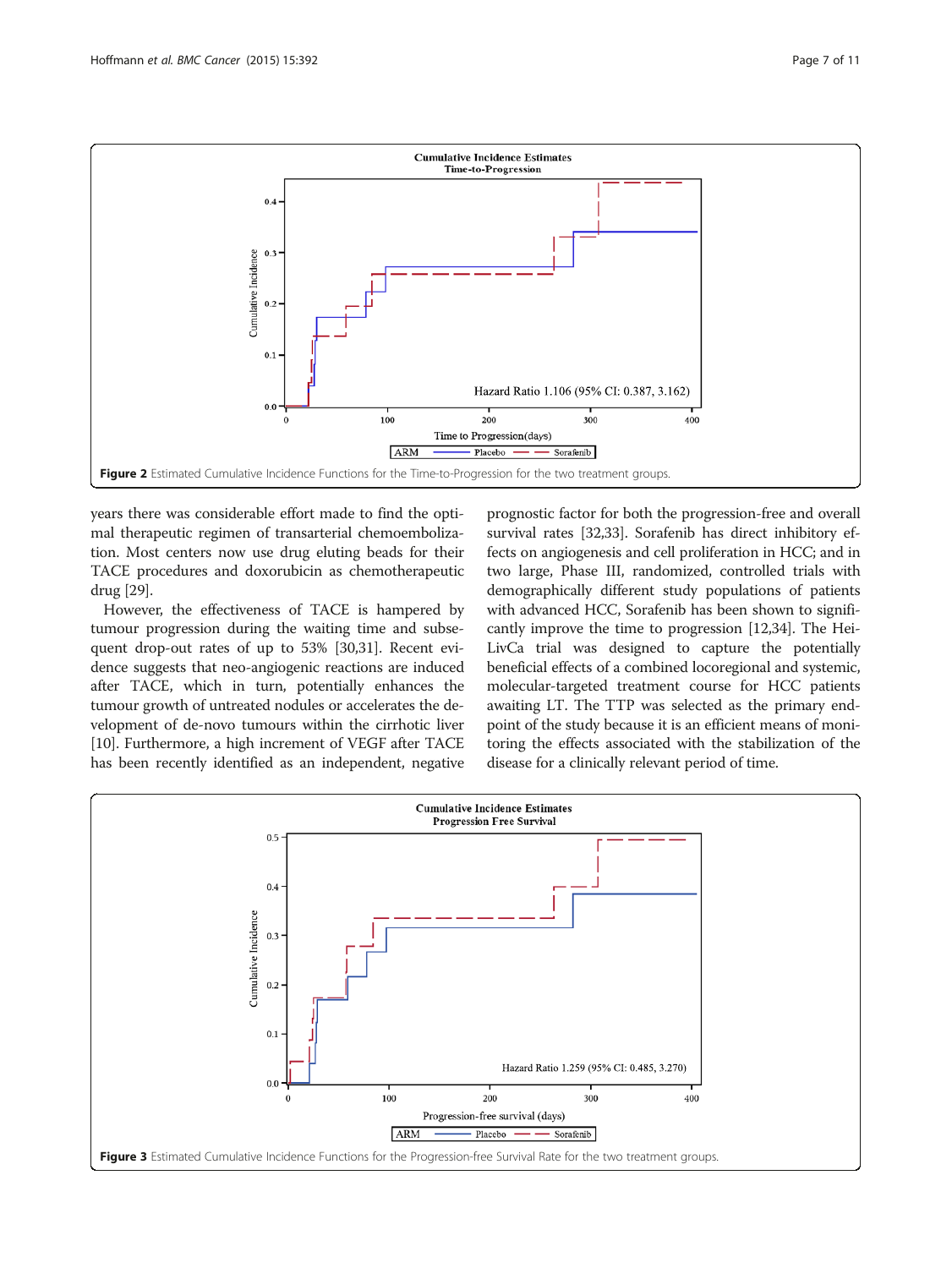<span id="page-7-0"></span>

Previously, the use of Sorafenib in a post-transplantation setting was controversially discussed because of its toxicity. This was especially true when the occurrence of Grade III - IV adverse events in the majority of patients ultimately resulted in permanent dose reduction or treatment discontinuation [\[35-37](#page-9-0)]. However, the overall experience with Sorafenib in HCC patients awaiting LT is actually even bleaker. Concerns regarding the potential negative side effects of Sorafenib have been raised [\[17,18,38](#page-9-0)-[40](#page-9-0)]. Nevertheless, the performance of the trial was encouraged by emerging reports about a near absence of liver toxicity or treatment-related deaths [\[12,34\]](#page-9-0).

There are three points that are of major interest when discussing a neo-adjuvant Sorafenib treatment course before LT. The first is the safety when it is used in combination with locoregional treatment options. Data from studies that investigated the combined use of TACE and Sorafenib in patients with advanced HCC suggests that this treatment option has an acceptable safety profile [\[41\]](#page-9-0). In the HeiLivCa trial, 92% of patients in the Sorafenib group experienced at least one treatment-related adverse event. Of those, grade III or IV adverse events occurred in 50% of patients. The major side effects observed in this study were consistent with those reported in two previously conducted randomised controlled trials and a pooled safety analysis of a Sorafenib monotherapy trial for patients with advanced HCC [[12,34,42](#page-9-0)]. The most frequent adverse events in our trial were thrombocytopenia, diarrhea, and hand-foot-skin reactions, however, these events occurred less frequently in comparison to the safety reports from previous Sorafenib monotherapy trials. Furthermore, despite overlapping comorbidities in Child-Pugh class B patients, the treatment was equally well tolerated in Child-Pugh class A and B

patients. In this trial, only 24% of patients in the Sorafenib group had dose reductions or temporary discontinuations due to treatment-related adverse events; a figure that is significantly lower than those values reported in other trials [[17,18\]](#page-9-0). The occurrence of fewer dose adjustments in more recent trials could be attributed to the fact that physicians have gained more experience in handling molecular-targeted therapies, adverse events are monitored more aggressively, and the management strategies for side effects have been optimised over time [\[43\]](#page-9-0). There has been growing concern about the increasing numbers of TACE-associated complications when the therapy is used in combination with an anti-angiogenic drug. In light of this, we decided to interrupt drug treatment three days before and after each TACE for this study. As a result of this strategy, no TACEassociated or bleeding complications were observed.

The second point of interest on this topic is the effect of Sorafenib on tumour growth during the waiting time. In this study, the TTP remained constant with the combined TACE plus Sorafenib therapy and the median TTP was similar in both treatment groups. However, TTP has previously been challenged as a surrogate endpoint in trials for advanced HCC because of the inconsistencies between the OS and the TTP that have been detected in other studies. ORR is currently being revisited as an alternative endpoint after the introduction of modified RECIST assessment in HCC. In our trial, the ORR and the Disease Control Rate were also comparable in groups. Truesdale et al. reported that there were no dropouts due to disease progression in the Sorafenib group of their study [[17](#page-9-0)]. Kulik *et al.* reported the occurrence of disease progression during the trial in one patient under Sorafenib and one patient of the control group [\[40\]](#page-9-0). Frenette *et al.* gave no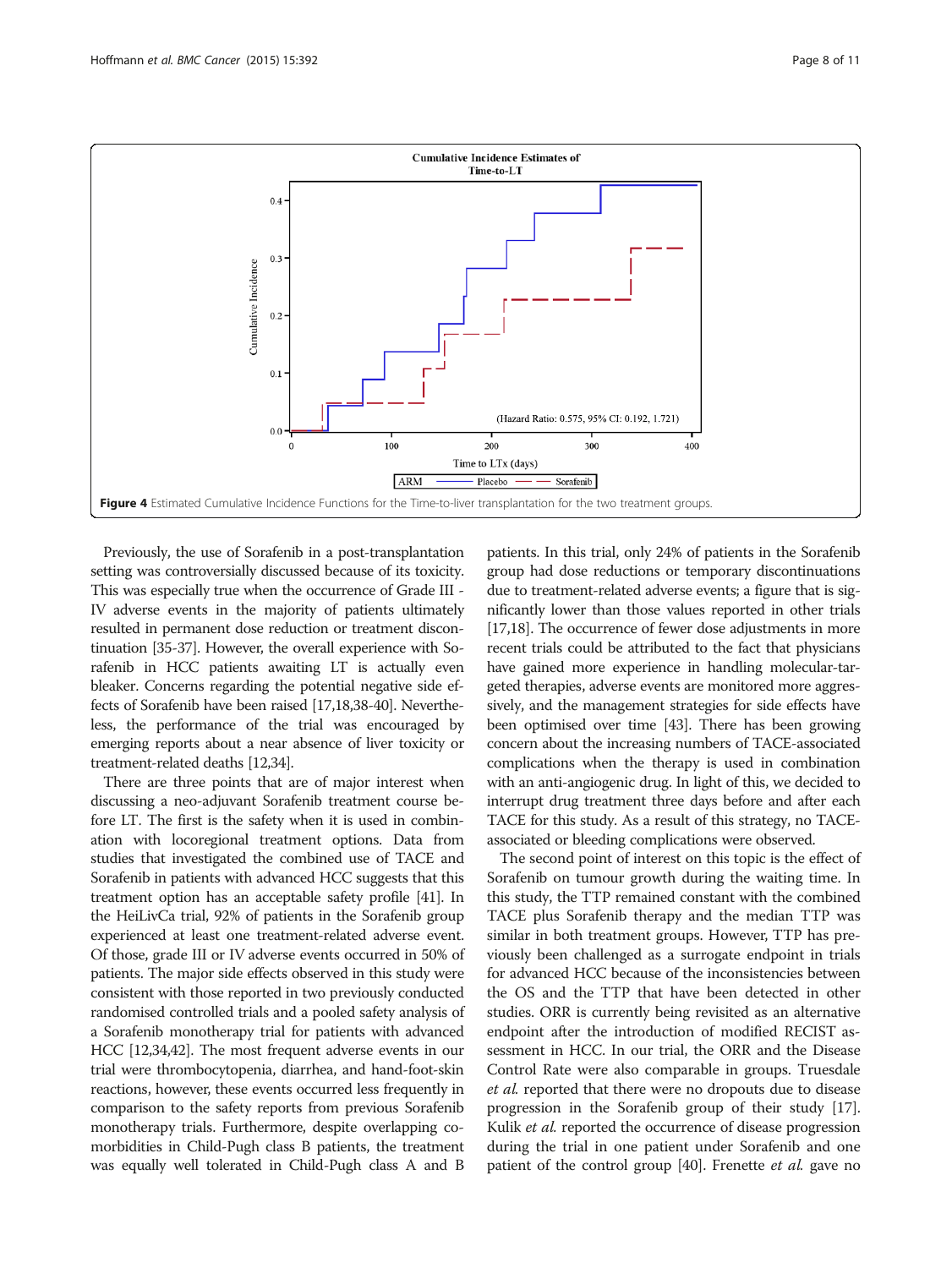information on disease progression in their patients, however, this could have been influenced by the fact that both their study setting was different and that 93% of their patients were beyond the MILAN criteria [\[18\]](#page-9-0). Nevertheless, all three groups reported that Sorafenib had no general impact on overall survival rates after LT [\[17,18,40](#page-9-0)]. A potential explanation for a failure of Sorafenib treatment lies within the individual tumor biology of each patient. HCC can be seen as a prototypical therapy-resistant tumour [[44-46\]](#page-10-0). Most recently analysis of therapy-naïve HCC tissue has shown that baseline tissue expression of pERK and VEGFR-2, both key molecules in the cancerogenic pathway of HCCs, is inversely correlated with the clinical outcome in advanced HCCs treated with Sorafenib [[47](#page-10-0)]. Furthermore, a pooled shRNA screen conducted to identify target genes whose inhibition increases the therapeutic efficacy of Sorafenib identified MAPK14-dependent activation as a key mechanism of Sorafenib resistance in mouse and human liver cancer [[48](#page-10-0)]. However, the incidence of severe adverse events in the Sorafenib treated patients and the combination with the lack of an impact on the study end-points discourage in our view the use of the drug in combination with TACE.

Lastly, the interaction of Sorafenib with the transplantation setting is of particular interest for transplant surgeons. Previous research with molecular-targeted therapies in a pre-operative setting has raised concerns about the risk of wound-healing complications, haemorrhage, and cardiac events. The current study did not identify an overall increased risk of delayed wound-healing, bowel perforation, or incisional hernia. The intraoperative blood loss was not higher in the Sorafenib group and this was in line with the data from Frenette's research [\[18](#page-9-0)]. On the other hand, Kulik et al. and Truesdale et al. described both a potentially increased risk for biliary complications and a higher rate of rejection after neo-adjuvant Sorafenib use [[17, 40\]](#page-9-0). However, the survival rates of two aforementioned trials were the same in both the Sorafenib and the placebo groups.

We are well aware of the limitations of the present study. To our knowledge, this is the largest cohort reported to date. This study was designed under the assumption that Sorafenib provides a 40% reduction in the hazard ratio for TTP. However, the results showed no treatment difference between Sorafenib and placebo. The observed hazard ratio in TTP for Sorafenib compared to placebo was 1.106, 95% CI of 0.387 to 3.162, indicating a slight disadvantage for Sorafenib. Based on the data shown above, we calculated the conditional power according to Andersen [\[49\]](#page-10-0). Even if the accrual would be extended for another four years the conditional power (based on the initial assumptions regarding treatment effect) would be less than 10%. Consequently, we stopped the study due to futility. With that being said, we opted to report the results of the fifty patients treated in the trial because of the clinical relevance. Due to the low patient numbers, any confirmatory statistical analysis was unattainable inappropriate, therefore, the statistical analysis that was actually performed was in a strictly exploratory and mainly descriptive manner. It should also be emphasized that it is highly probable that a type 2 error, because of the small sample size, would make the differences in complications after LT difficult to detect.

## Conclusion

In conclusion, we believe that this trial gives no evidence on the indication of Sorafenib for HCC before LT. The Time-to-Progression, the Objective Response Rates, and the Disease Control Rates remained similar after the administration of the combined neo-adjuvant treatment with TACE and Sorafenib to HCC patients in our trial setting. In combination with the increased incidence of adverse events a recommendation for neo-adjuvant treatment with Sorafenib and TACE cannot be given.

#### Abbreviations

CIF: Cumulative Incidence Functions; CR: Complete Response; CTCAE: Common Terminology Criteria for Adverse Events; DCR: Disease Control Rate; EASLD: European Association for the Study of Liver Disease; HCC: Hepatocellular Carcinoma; IIT: Investigator-initiated Trial; LT: Liver Transplantation; mRECIST: Modified Response Evaluation Criteria in Solid Tumours; ORR: Objective Response Rate; PFS: Progression-free Survival; PR: Partial Response; SD: Stable Disease; TACE: Transarterial chemoembolization; TTP: Time-to-Progression; TTLT: Time-to-Liver-Transplantation.

#### Competing interests

The authors declare that they have no competing interests.

#### Authors' contributions

KH and PS are the principal investigators, designed the trial, treated patients, coordinated the other trial centres, analysed the data and wrote the manuscript, CvK and DJ designed the trial and treated patients, IKS performed the biometrical design and data-analysis, TG, DG, BR, US, OK, SN and MWB treated patients and performed the trial in their trial centres. All authors read and approved the final manuscript.

#### Acknowledgement

We thank Torsten Kölsch for his outstanding support as a study assistant, Marlene Diewald and Angelika Freitag for data management, the KKS Heidelberg for monitoring of the pharmacovigilance and Nadya Phillips-Houben for language editing. The study was supported by Bayer Vital GmbH, Leverkusen, Germany.

#### Author details

<sup>1</sup>Department of General-, Visceral- and Transplantation-Surgery, Ruprecht-Karls-University, Im Neuenheimer Feld 110, 69120 Heidelberg, Germany. <sup>2</sup>Department of Internal Medicine, Ruprecht-Karls-University, Im Neuenheimer Feld 410, 69120 Heidelberg, Germany. <sup>3</sup>Department of Radiology, Ruprecht-Karls-University, Im Neuenheimer Feld 110, 69120 Heidelberg, Germany. <sup>4</sup> Department of General-, Visceral- and Vascular-Surgery, University Hospital, Erlanger Allee 101, 07747 Jena, Germany. <sup>5</sup>Department of General and Visceral Surgery, Georg-August-University, Robert-Koch-Str. 40, 37075 Göttingen, Germany. <sup>6</sup>Department of Surgery, University Hospital, Hoppe-Seyler-Straße 3, 72076 Tübingen, Germany. <sup>7</sup>National Centre of Tumour Diseases, Ruprecht-Karls-University, Im Neuenheimer Feld 460, 69120 Heidelberg, Germany. <sup>8</sup>Department of General- Visceral- and Transplantation Surgery, University of Heidelberg, Im Neuenheimer Feld 110, D-69120 Heidelberg, Germany.

#### Received: 30 August 2014 Accepted: 27 April 2015 Published online: 11 May 2015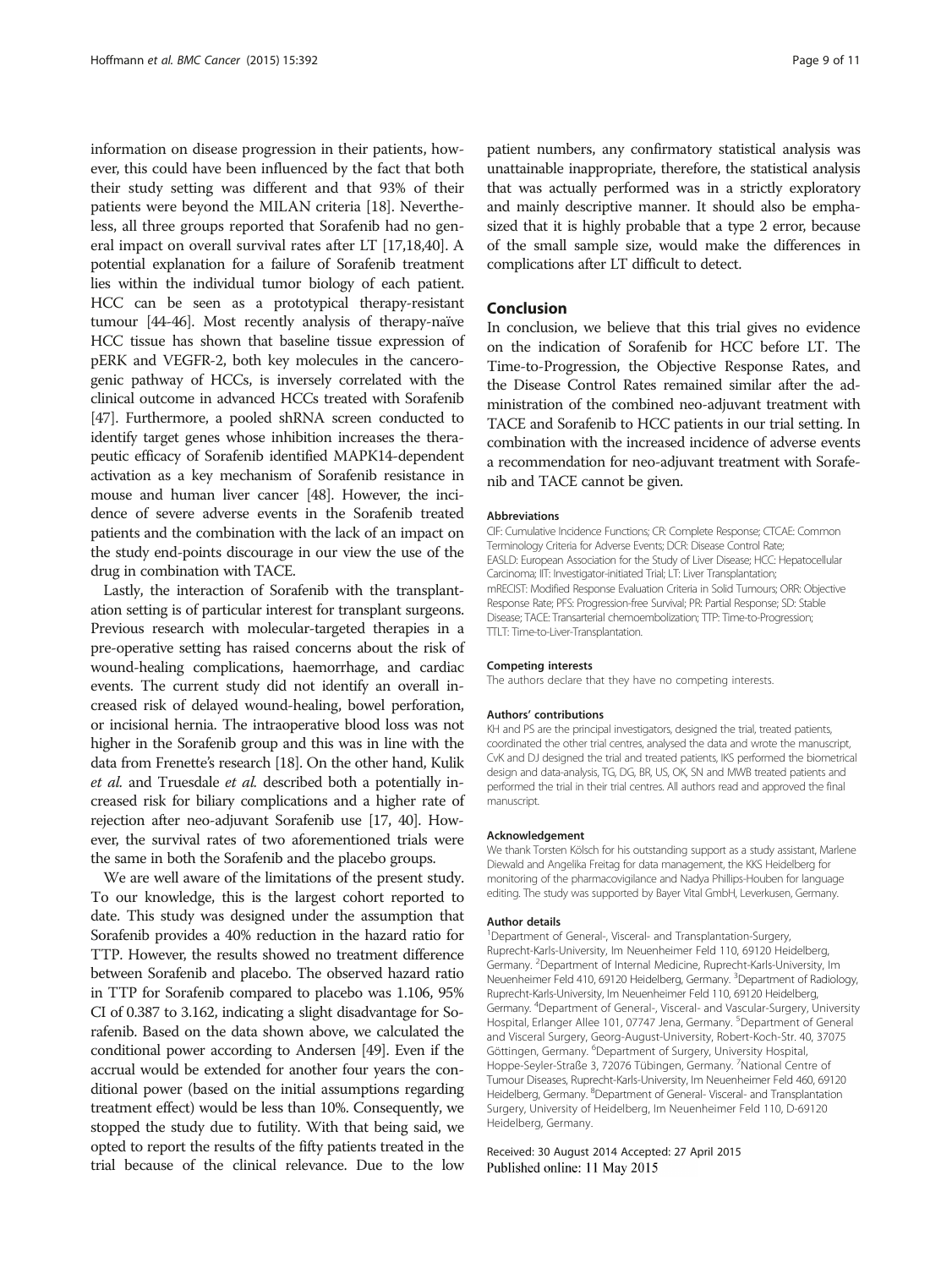- <span id="page-9-0"></span>1. El Serag HB, Mason AC. Rising incidence of hepatocellular carcinoma in the United States. N Engl J Med. 1999;340:745–50.
- Llovet JM, Bruix J. Novel advancements in the management of hepatocellular carcinoma in 2008. J Hepatol. 2008;48 Suppl 1:S20–37.
- 3. Llovet JM, Bruix J. Hepatocellular carcinoma. Lancet. 2003;362:1907–17.
- 4. Jemal A, Siegel R, Xu J, Ward E. Cancer statistics, 2010. CA Cancer J Clin. 2010;60:277–300.
- 5. Yao FY, Bass NM, Nikolai B, Davern TJ, Kerlan R, Wu V, et al. Liver transplantation for hepatocellular carcinoma: analysis of survival according to the intention-to-treat principle and dropout from the waiting list. Liver Transpl. 2002;8:873–83.
- 6. Hoffmann K, Hinz U, Hillebrand N, Radeleff BA, Ganten TM, Schirmacher P, et al. Risk factors of survival after liver transplantation for HCC: a multivariate single-center analysis. Clin Transplant. 2011;25:E541–51.
- 7. Montalti R, Mimmo A, Rompianesi G, Di GC, Serra V, Cautero N, et al. Absence of viable HCC in the native liver is an independent protective factor of tumor recurrence after liver transplantation. Transplantation. 2014;97:220–6.
- 8. Schwartz M, Roayaie S, Uva P. Treatment of HCC in patients awaiting liver transplantation. Am J Transplant. 2007;7:1875–81.
- 9. Bruix J, Sherman M. Management of hepatocellular carcinoma. Hepatology. 2005;42:1208–36.
- 10. Suzuki H, Mori M, Kawaguchi C, Adachi M, Miura S, Ishii H. Serum vascular endothelial growth factor in the course of transcatheter arterial embolization of hepatocellular carcinoma. Int J Oncol. 1999;14:1087–90.
- 11. Llovet JM, Ricci S, Mazzaferro V, Hilgard P, Raoul JP, Zeuzem S et al. Sorafenib improves survival in advanced Hepatocellular Carcinoma (HCC): Results of a Phase III randomized placebo-controlled trial (SHARP trial)". Proceedings from the 2007 annual meeting of the American Society of Clinical Oncology. Late-breaking Abstract (LBA) #1.
- 12. Cheng AL, Kang Y, Chen Z, Tsao CJ, Qin S, Kim JS, et al. Efficacy and safety of sorafenib in patients in the Asia-Pacific region with advanced hepatocellular carcinoma: a phase III randomised, double-blind, placebo-controlled trial. Lancet Oncol. 2009;10:25–34.
- 13. Zhang T, Ding X, Wei D, Cheng P, Su X, Liu H, et al. Sorafenib improves the survival of patients with advanced hepatocellular carcinoma: a meta-analysis of randomized trials. Anticancer Drugs. 2010;21:326–32.
- 14. Vitale A, Volk ML, Pastorelli D, Lonardi S, Farinati F, Burra P, et al. Use of sorafenib in patients with hepatocellular carcinoma before liver transplantation: a cost-benefit analysis while awaiting data on sorafenib safety. Hepatology. 2010;51:165–73.
- 15. Xu M, Xie XH, Xie XY, Xu ZF, Liu GJ, Zheng YL, et al. Sorafenib suppresses the rapid progress of hepatocellular carcinoma after insufficient radiofrequency ablation therapy: an experiment in vivo. Acta Radiol. 2013;54:199–204.
- 16. Bose D, Meric-Bernstam F, Hofstetter W, Reardon DA, Flaherty KT, Ellis LM. Vascular endothelial growth factor targeted therapy in the perioperative setting: implications for patient care. Lancet Oncol. 2010;11:373–82.
- 17. Truesdale AE, Caldwell SH, Shah NL, Argo CK, Al-Osaimi AM, Schmitt TM, et al. Sorafenib therapy for hepatocellular carcinoma prior to liver transplant is associated with increased complications after transplant. Transpl Int. 2011;24:991–8.
- 18. Frenette CT, Boktour M, Burroughs SG, Kaseb A, Aloia TA, Galati J, et al. Pre-transplant utilization of sorafenib is not associated with increased complications after liver transplantation. Transpl Int. 2013;26:734–9.
- 19. Hoffmann K, Glimm H, Radeleff B, Richter G, Schenkel I, Zahlten-Hinguranage A, et al. Prospective, randomized, double-blind, multi-center, Phase III clinical study on transarterial chemoembolization (TACE) combined with Sorafenib<sup>®</sup> versus TACE plus placebo in patients with hepatocellular cancer before liver transplantation – HeiLivCa [[ISRCTN24081794\]](http://www.controlled-trials.com/ISRCTN24081794). BMC Cancer. 2008;8:349.
- 20. World Medical Association Declaration of Helsinki. Recommendations guiding physicians in biomedical research involving human subjects, adopted by the 18th World Medical Assembly Helsinki, Finland, June 1964, amended by 48th General Assembly, Somerset West, South Africa, 1996. [[http://www.wma.net/en/30publications/30ethicsmanual/index.html\]](http://www.wma.net/en/30publications/30ethicsmanual/index.html) 1996.
- 21. Eisenhauer EA, Therasse P, Bogaerts J, Schwartz LH, Sargent D, Ford R, et al. New response evaluation criteria in solid tumours: revised RECIST guideline (version 1.1). Eur J Cancer. 2009;45:228–47.
- 22. Radeleff BA, Stampfl U, Sommer CM, Bellemann N, Hoffmann K, Ganten T, et al. Transarterial ablation of hepatocellular carcinoma. Status and developments. Radiologe. 2012;52:44–55.
- 23. NCI. Common Teminology Criteria fro Adverse Events v3.0 (CTCAE). [http://](http://evs.nci.nih.gov/ftp1/CTCAE/About.html) [evs.nci.nih.gov/ftp1/CTCAE/About.html](http://evs.nci.nih.gov/ftp1/CTCAE/About.html). 2006. Ref Type: Internet Communication
- 24. Guixian L, Ying S, Gordon J. Analyzing Survival Data with Competing Risks Using SAS® Software. SAS Global Forum 2012, 344–2012.
- 25. Gray R. A class of K-sample tests for comparing the cumulative incidence of a competing risk. Annas Stat. 1988;16:1141–54.
- 26. Bruix J, Llovet JM, Castells A, Montana X, Bru C, Ayuso MC, et al. Transarterial embolization versus symptomatic treatment in patients with advanced hepatocellular carcinoma: results of a randomized, controlled trial in a single institution. Hepatology. 1998;27:1578–83.
- 27. Pelletier G, Ducreux M, Gay F, Luboinski M, Hagege H, Dao T, et al. Treatment of unresectable hepatocellular carcinoma with lipiodol chemoembolization: a multicenter randomized trial. Groupe CHC. J Hepatol. 1998;29:129–34.
- 28. Llovet JM, Bruix J. Systematic review of randomized trials for unresectable hepatocellular carcinoma: Chemoembolization improves survival. Hepatology. 2003;37:429–42.
- 29. Cescon M, Cucchetti A, Ravaioli M, Pinna AD. Hepatocellular carcinoma locoregional therapies for patients in the waiting list. Impact on transplantability and recurrence rate. J Hepatol. 2013;58:609–18.
- 30. Maddala YK, Stadheim L, Andrews JC, Burgart LJ, Rosen CB, Kremers WK, et al. Drop-out rates of patients with hepatocellular cancer listed for liver transplantation: outcome with chemoembolization. Liver Transpl. 2004;10:449–55.
- 31. Llovet JM, Fuster J, Bruix J. Intention-to-treat analysis of surgical treatment for early hepatocellular carcinoma: resection versus transplantation. Hepatology. 1999;30:1434–40.
- Shim JH, Park JW, Kim JH, An M, Kong SY, Nam BH, et al. Association between increment of serum VEGF level and prognosis after transcatheter arterial chemoembolization in hepatocellular carcinoma patients. Cancer Sci. 2008;99:2037–44.
- 33. Poon RT, Lau C, Yu WC, Fan ST, Wong J. High serum levels of vascular endothelial growth factor predict poor response to transarterial chemoembolization in hepatocellular carcinoma: a prospective study. Oncol Rep. 2004;11:1077–84.
- 34. Llovet JM, Ricci S, Mazzaferro V, Hilgard P, Gane E, Blanc JF, et al. Sorafenib in advanced hepatocellular carcinoma. N Engl J Med. 2008;359:378–90.
- 35. Sposito C, Mariani L, Germini A, Flores RM, Bongini M, Grossi G, et al. Comparative efficacy of sorafenib versus best supportive care in recurrent hepatocellular carcinoma after liver transplantation: a case–control study. J Hepatol. 2013;59:59–66.
- 36. Staufer K, Fischer L, Seegers B, Vettorazzi E, Nashan B, Sterneck M. High toxicity of sorafenib for recurrent hepatocellular carcinoma after liver transplantation. Transpl Int. 2012;25:1158–64.
- 37. Zavaglia C, Airoldi A, Mancuso A, Vangeli M, Vigano R, Cordone G, et al. Adverse events affect sorafenib efficacy in patients with recurrent hepatocellular carcinoma after liver transplantation: experience at a single center and review of the literature. Eur J Gastroenterol Hepatol. 2013;25:180–6.
- 38. Kim R, Menon N, Aucejo F. Safe use of sorafenib in a patient undergoing salvage liver transplantation for recurrent hepatocellular carcinoma after hepatic resection. Med Oncol. 2010;4:1044–7.
- 39. Vagefi PA, Hirose R. Downstaging of hepatocellular carcinoma prior to liver transplant: is there a role for adjuvant sorafenib in locoregional therapy? J Gastrointest Cancer. 2010;41:217–20.
- 40. Kulik L, Vouche M, Koppe S, Lewandowski RJ, Mulcahy MF, Ganger D, et al. Prospective randomized pilot study of Y90 +/− Sorafenib as bridge to transplantation in hepatocellular carcinoma. J Hepatol. 2014;61(2):309–17.
- 41. Lei L, Hui C, Mengmeng W, Yan Z, Guohong C, Xingshun Q, et al. Combination Therapy of Sorafenib and TACE for Unresectable HCC: A Systematic Review and Meta-Analysis. PLoS One. 2014;9:e91124.
- 42. Strumberg D, Awada A, Hirte H, Clark JW, Seeber S, Piccart P, et al. Pooled safety analysis of BAY 43–9006 (sorafenib) monotherapy in patients with advanced solid tumours: Is rash associated with treatment outcome? Eur J Cancer. 2006;42:548–56.
- 43. Abou-Alfa GK, Schwartz L, Ricci S, Amadori D, Santoro A, Figer A, et al. Phase II study of sorafenib in patients with advanced hepatocellular carcinoma. J Clin Oncol. 2006;24:4293–300.